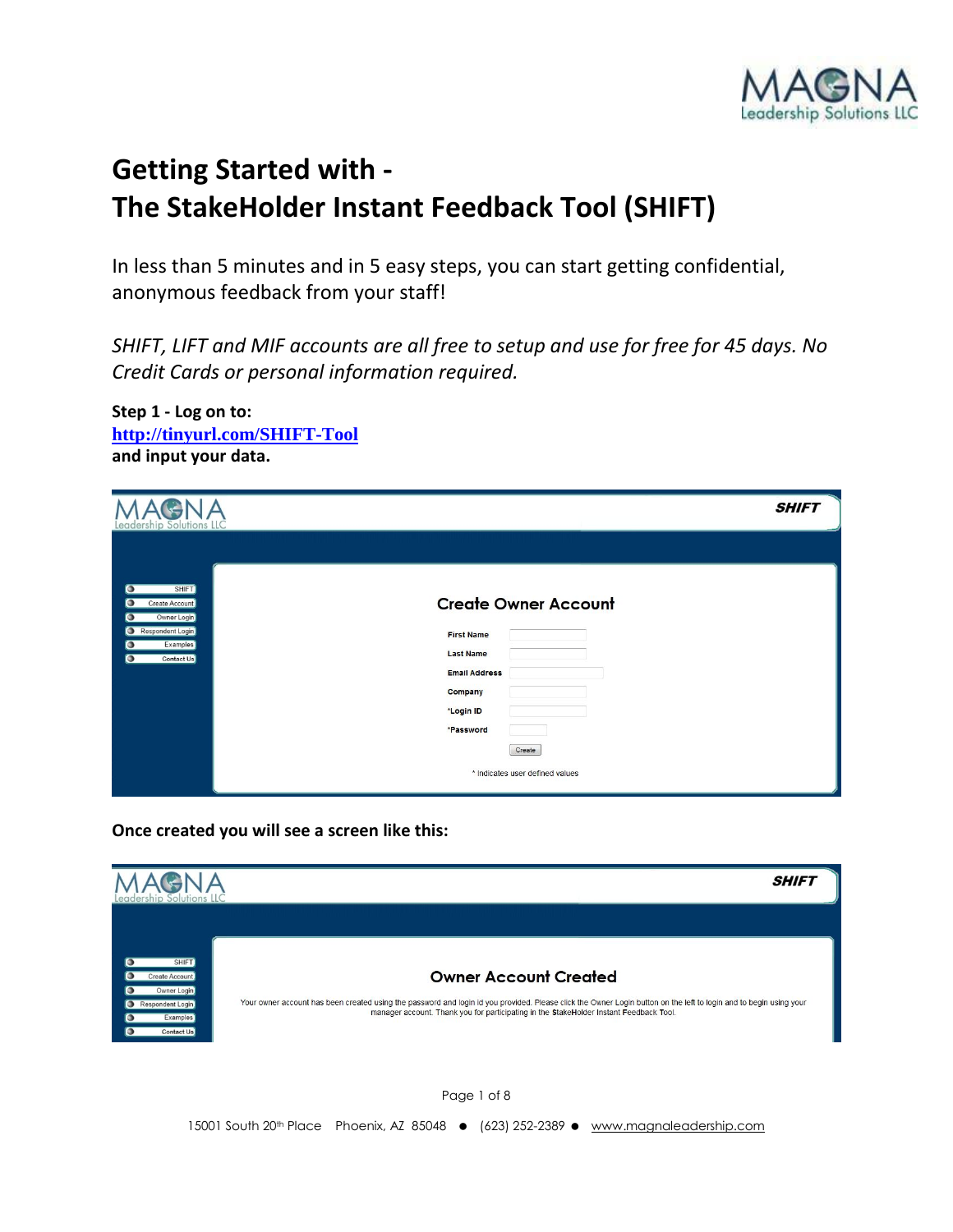

**You will also receive an instant email confirming your account with details, login and password. We recommend you keep this file for future reference.**

Step 2 – Click  $\boxed{ }$  <sup>O Owner Login</sup> and input the id you created and your password.

Step 3 – Select **C** Manage Questions to create your own questions. Enter the questions you want **to track as many as necessary (there is no limit), but we suggest as few as possible to maximize participation.**



**Step 4 – Create your questions in the box to the right of "Add Question". All questions use the same 5-point Likert scale.** 

| eadership Solutions LLC.                                                                                                                                                                                                                              |                                                                                                                                                                                                                     | <b>SHIFT</b> |
|-------------------------------------------------------------------------------------------------------------------------------------------------------------------------------------------------------------------------------------------------------|---------------------------------------------------------------------------------------------------------------------------------------------------------------------------------------------------------------------|--------------|
| SHIFT.<br>$\bullet$<br>Create Account<br>Э<br>Owner Login<br>Respondent Login<br><b>Examples</b><br>$\bullet$<br>Contact Us<br>$\bullet$<br>Manage Respondents<br><b>Show Results</b><br>ാ<br>Sample Survey<br>◑<br>Manage Questions<br>io.<br>Logout | <b>Edit Survey Questions</b><br>Answer Form: 1 - Strongly Disagree, 2 - Disagree, 3 - Neutral, 4 - Agree, 5 - Strongly Agree, N/C - No Comment or Not Observed<br>Add Question<br>There are no questions to display |              |
|                                                                                                                                                                                                                                                       |                                                                                                                                                                                                                     |              |

**Step 5 – Manage your respondents**

**You can add or delete respondents or change the frequency of feedback at any time!**

Page 2 of 8

15001 South 20<sup>th</sup> Place Phoenix, AZ 85048 ● (623) 252-2389 ● www.magnaleadership.com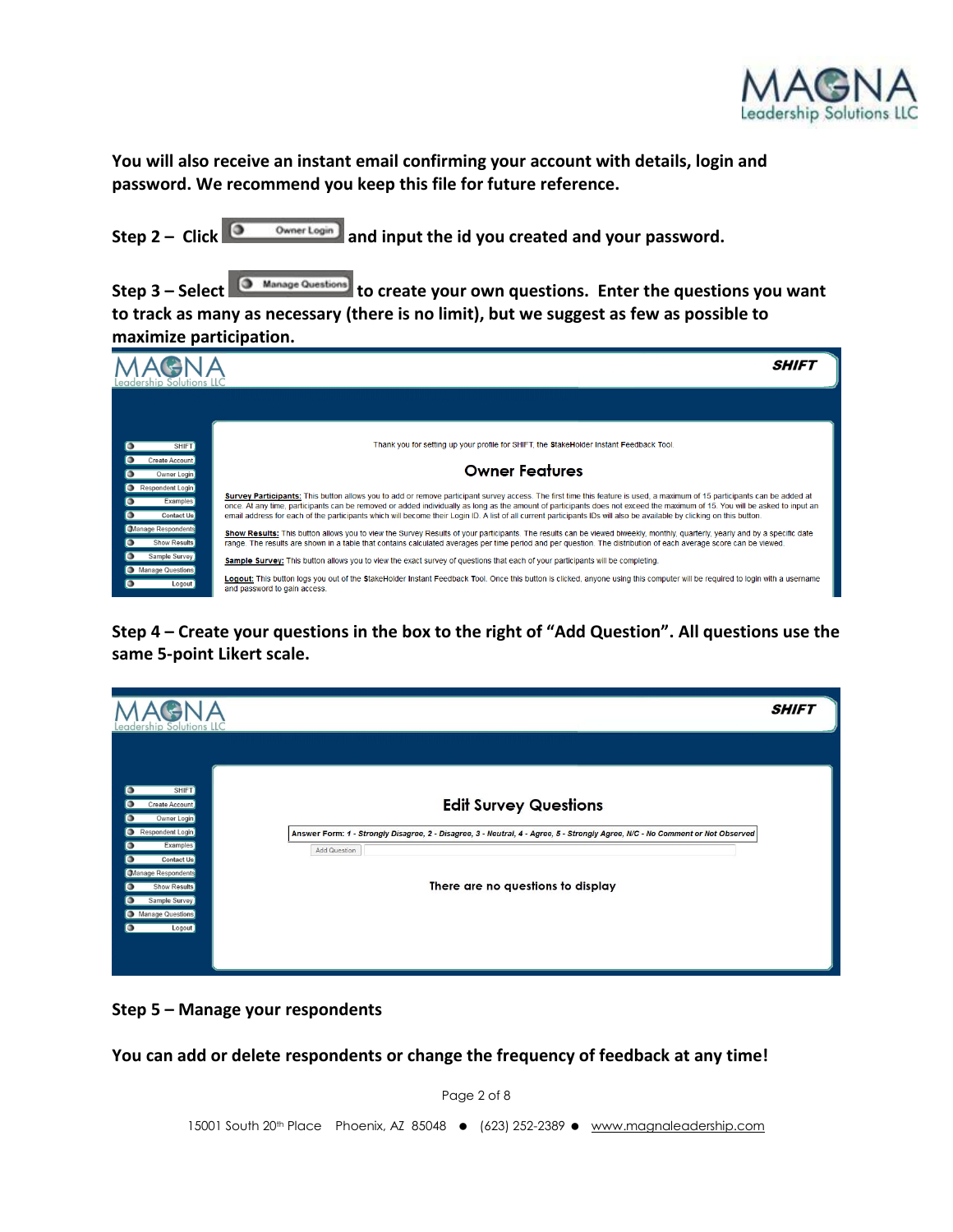

**SHIFT** 

# **Click OManage Respondents** on the left hand side of your screen. MAGNA Choose Number of Respondents: Choose v Information: An automated email will be sent to each respondent requesting their participation and providing them their user name and a password to log into the SHIFT input tool. A copy of the respondent email that will be sent can be viewed here. Please verify that the email address is entered correctly, you will not be advised of any non-existing email addresses.

**Choose the # of respondents (up to 15). Your respondents receive and automated email inviting them to participate in SHIFT with a system-generated password.**

| <b>Respondent Survey Password</b><br>Inbox x<br>o n                                                                                                                                                                                                                                                                                                                                                                                                                                                                                                                                                                                                                                                                                                                                                                                                                                                                                                                                                                                                                           |
|-------------------------------------------------------------------------------------------------------------------------------------------------------------------------------------------------------------------------------------------------------------------------------------------------------------------------------------------------------------------------------------------------------------------------------------------------------------------------------------------------------------------------------------------------------------------------------------------------------------------------------------------------------------------------------------------------------------------------------------------------------------------------------------------------------------------------------------------------------------------------------------------------------------------------------------------------------------------------------------------------------------------------------------------------------------------------------|
| 12:41 AM (2 minutes ago)<br>SHIFT Tool @ SHIFTsupport@magnaleadership.com via eigbox.net<br>to me $\overline{\mathbf{v}}$                                                                                                                                                                                                                                                                                                                                                                                                                                                                                                                                                                                                                                                                                                                                                                                                                                                                                                                                                     |
| Welcome, you have been selected by kevin gazzara to participate in SHIFT, the StakeHolder Instant Feedback Tool.<br>Your feedback is extremely valuable to help kevin gazzara personally and professionally develop. The focus of this development is to support building a high performance organization and improve<br>business results.                                                                                                                                                                                                                                                                                                                                                                                                                                                                                                                                                                                                                                                                                                                                    |
| What is SHIFT?<br>SHIFT is a real-time feedback input system that allows participants, such as yourself, to confidentially and anonymously provide input to the person (kevin gazzara) being managed, mentored or coached for<br>continual growth and improved organizational results. This is similar to a 360 degree feedback survey, but all of the input is automatically accumulated and can be instantly viewed by the requestor without<br>having to do any manual data gathering or manual analysis.                                                                                                                                                                                                                                                                                                                                                                                                                                                                                                                                                                  |
| Your User ID: kgazzara@gmail.com<br>Your User Password: ?jh&w3xs                                                                                                                                                                                                                                                                                                                                                                                                                                                                                                                                                                                                                                                                                                                                                                                                                                                                                                                                                                                                              |
| You can login and complete your first set of SHIFT input at http://www.managerinstantfeedback.com/SHIFT/respondent_index.php<br>A few facts that you should know before you begin the SHIFT survey.                                                                                                                                                                                                                                                                                                                                                                                                                                                                                                                                                                                                                                                                                                                                                                                                                                                                           |
| Confidentiality:<br>1. There are no names attached to any of the survey inputs, so your feedback is ensured to remain completely anonymous.<br>2. Each question is scored on a scale from 1 to 5 or N/C (No comment or Not observed), there are no sections for question comments. This eliminates any chance that an individual's responses could be<br>identified.<br>3. The collective scores of the participant responses will be able to be instantly reviewed by the requestor and will be displayed over time to show the performance trending and change.<br>4. Only the requestor (or who they share it with) will have the ability to see the distribution of the scores (# of each numeric ratings and # of respondents for each of the individual questions), but they will<br>not be able to see who are the participants.<br>5. The database collecting this information is owned and operated independently from your company. No data, other than the reports described in items #3 and #4, will be available to anyone inside or<br>outside of your company. |
| Process:<br>1. You will be asked to answer a certain number of survey questions (amount of questions determined by the requestor). This should take only a few minutes to complete by clicking the appropriate radio<br>button with your computer's mouse. Once you have completed rating the questions, click the submit button at the bottom of the screen and you will be finished.<br>2. You will have the opportunity to complete the same set of questions only once every time interval, as determined by the requestor (biweekly, monthly, bi-monthly or quarterly). After completing the<br>survey questions for the first time, you will receive an email notification at the start of a new time interval letting you know when you can complete the next set of inputs for the requestor. You will be only<br>able to complete one survey in any specified time period.                                                                                                                                                                                           |
| If you have any questions please contact the survey requestor.<br>Thank you,<br>The SHIFT team                                                                                                                                                                                                                                                                                                                                                                                                                                                                                                                                                                                                                                                                                                                                                                                                                                                                                                                                                                                |
| If you have any technical questions on SHIFT itself, please feel free to contact us at: SHIFTsupport@magnaleadership.com                                                                                                                                                                                                                                                                                                                                                                                                                                                                                                                                                                                                                                                                                                                                                                                                                                                                                                                                                      |

Page 3 of 8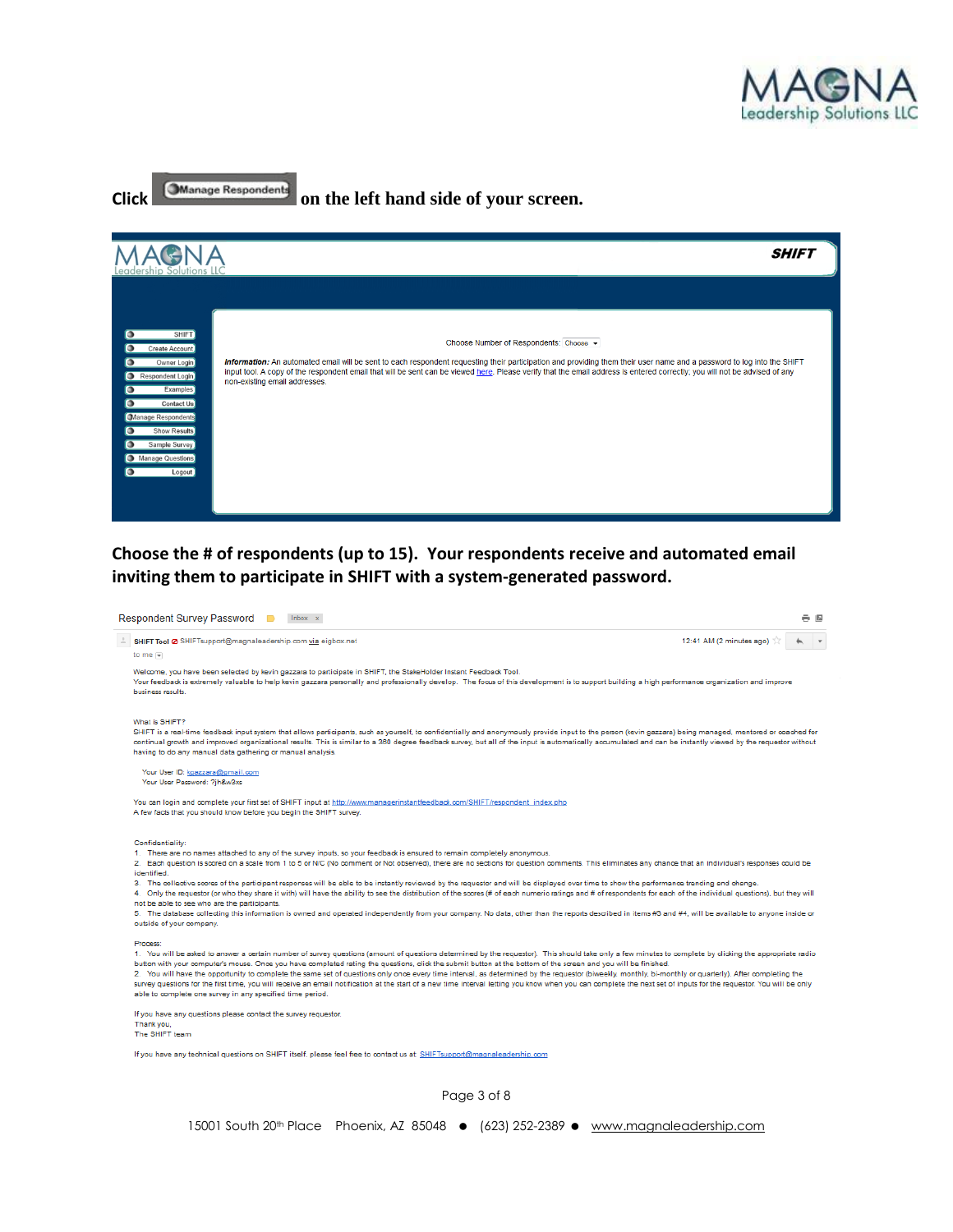

**Respondents complete a your survey questions (SHIFT Sample Survey Shown – Question actual wording not shown)**

| Leadership Solutions LL                       |     |                                                                                                                   |           |                      |           |                              |                      |                |
|-----------------------------------------------|-----|-------------------------------------------------------------------------------------------------------------------|-----------|----------------------|-----------|------------------------------|----------------------|----------------|
|                                               |     |                                                                                                                   |           |                      |           |                              |                      |                |
|                                               |     |                                                                                                                   |           |                      |           |                              |                      |                |
| <b>SHIFT</b><br>Create Account<br>Owner Login |     | <b>Example Survey Questions and Layout</b>                                                                        |           |                      |           |                              |                      |                |
| Respondent Login                              |     | 1 - Strongly Disagree, 2 - Disagree, 3 - Neutral, 4 - Agree, 5 - Strongly Agree, N/C - No Comment or Not Observed |           |                      |           |                              |                      |                |
| <b>Examples</b>                               | No. | <b>Question</b><br><b>Expectation Setting</b>                                                                     | $\odot$ 1 | $\odot$ 2            | $\odot$ 3 | <b>Response</b><br>$\odot$ 4 | $\circ$ 5            | $\odot$ N/C    |
| Contact Us                                    |     | <b>Working Style</b>                                                                                              | $\odot$ 1 | $\odot$ 2            | $\odot$ 3 | $\odot$ 4                    | $\circ$ 5            | $\odot$ N/C    |
|                                               |     | Planning                                                                                                          | $01$      | $\odot$ 2            | $\odot$ 3 | $\odot$ 4                    | $\circ$ <sub>5</sub> | $\odot$ N/C    |
|                                               |     | Resource Supply                                                                                                   | $\odot$ 1 | $\odot$ 2            | $\odot$ 3 | $\odot$ 4                    | $\circ$ 5            | $\odot$ N/C    |
|                                               |     | Commitment                                                                                                        | $°1$      | $\odot$ 2            | $\odot$ 3 | $\odot$ 4                    | $\circ$ 5            | $\odot$ N/C    |
|                                               |     | Feedback                                                                                                          | $\odot$ 1 | $\odot$ 2            | ⊙3        | $\odot$ 4                    | $\circ$ 5            | $\odot$ N/C    |
|                                               |     | Change                                                                                                            | $\odot$ 1 | $\odot$ 2            | $\odot$ 3 | $\odot$ 4                    | $\circ$ 5            | $\bigcirc$ N/C |
|                                               |     | Risk taking                                                                                                       | ⊙1        | $\odot$ 2            | ⊙3        | $\odot$ 4                    | $\circ$ 5            | O N/C          |
|                                               |     | Recognition                                                                                                       | $\odot$ 1 | $\odot$ 2            | $\odot$ 3 | $\odot$ 4                    | $\circ$ 5            | $\odot$ N/C.   |
|                                               | 10. | Communication                                                                                                     | $\odot$ 1 | $\odot$ 2            | $\odot$ 3 | $\odot$ 4                    | $\circ$ 5            | $\odot$ N/C    |
|                                               | 11. | Fairness                                                                                                          | $°$       | $\odot$ 2            | $\odot$ 3 | $\odot$ 4                    | $\circ$ <sub>5</sub> | $\odot$ N/C    |
|                                               | 12. | Autonomy                                                                                                          | $\odot$ 1 | $\odot$ <sub>2</sub> | $\odot$ 3 | $\odot$ 4                    | $\circ$ 5            | $\odot$ N/C    |

**Once your account is set-up and you want to check your data, add/delete respondents or change the frequency of feedback.**

| eadership Solutions.                                                                                                                                                                                                                                                              |                                                                                                                                                                                                                                                                                                                                                     | <b>SHIFT</b> |
|-----------------------------------------------------------------------------------------------------------------------------------------------------------------------------------------------------------------------------------------------------------------------------------|-----------------------------------------------------------------------------------------------------------------------------------------------------------------------------------------------------------------------------------------------------------------------------------------------------------------------------------------------------|--------------|
| SHIFT)<br>$\bullet$<br>Create Account<br>o.<br>Owner Login<br>$\bullet$<br>Respondent Login<br><b>Examples</b><br>$\bullet$<br>$\bullet$<br>Contact Us<br>Manage Respondents<br><b>Show Results</b><br>О<br>Sample Survey<br>$\bullet$<br>Manage Questions<br>$\bullet$<br>Logout | <b>Manage Participants</b><br><b>Checkmark to Remove</b><br>Participant<br>kgazzara@gmail.com<br><b>SELECT ALL</b><br>m<br><b>Add Participant</b><br>New Participant Username Checkmark to Add<br>$\Box$<br><b>Time Period Intervals</b><br><b>Manager Survey</b><br>2 Weeks<br><b>Current Interval</b><br><b>New Interval</b><br>Choose Interval + |              |
|                                                                                                                                                                                                                                                                                   | Update                                                                                                                                                                                                                                                                                                                                              |              |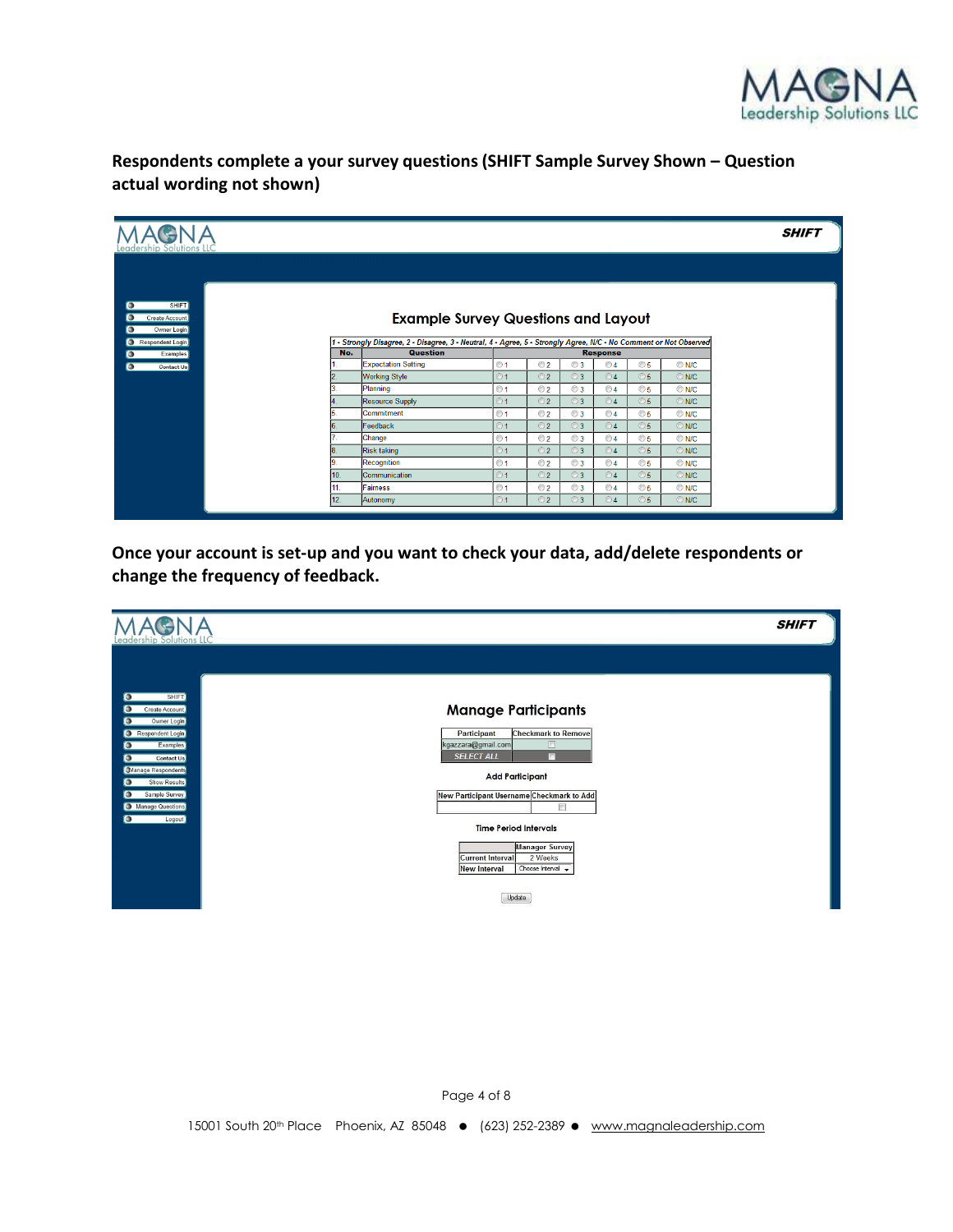

**Once every interval of your choice** *(2 weeks, 1 month, 2 months or 3 months)* **you and your respondents receive a reminder email to keep the feedback coming.**

|                                                                                                                                               | <b>SHIFT</b>                                                                                                                                                                                                                                                                                                                                                                                                                                                                                                        |
|-----------------------------------------------------------------------------------------------------------------------------------------------|---------------------------------------------------------------------------------------------------------------------------------------------------------------------------------------------------------------------------------------------------------------------------------------------------------------------------------------------------------------------------------------------------------------------------------------------------------------------------------------------------------------------|
| О<br><b>SHIFT</b><br>Create Account<br>Owner Login<br>ю<br>Respondent Login<br>Examples<br>О<br>$\bullet$<br>Contact Us                       | Example Respondent Reminder Email<br>It is now time for you to complete the next set of SHIFT feedback for 'John Doe'. Please go to http://www.managerinstantfeedback.com/SHIFT/respondent_index.php and complete another survey.<br>As a reminder, your login name is Login and your password is Password<br>Thank you for participating in SHIFT.<br>The SHIFT Team                                                                                                                                               |
|                                                                                                                                               | If you have any questions please feel free to contact us at: SHIFTsupport@magnaleadership.com<br><b>SHIFT</b>                                                                                                                                                                                                                                                                                                                                                                                                       |
| <b>SHIFT</b><br>$\bullet$<br>Create Account<br>o.<br>o<br>Owner Login<br>Respondent Login<br>Examples<br>$\bullet$<br>$\bullet$<br>Contact Us | <b>Example Owner Reminder Email</b><br>Dear John Doe,<br>The SHIFT system shows that your last login date to see feedback from your respondents is 2012/01/01. To view your updated feedback, please go to: http://www.managerinstantfeedback.com<br>/SHIFT/owner_index.php.<br>As a reminder, your login name is Login and your password is Password<br>Thank you for participating in SHIFT.<br>The SHIFT Team<br>If you have any questions please feel free to contact us at: SHIFTsupport@magnaleadership.com"; |

### **Checking your Results – Once respondents have begun providing input**

#### **Step 1- Login <http://tinyurl.com/SHIFT-Tool>**

| MAGNA                                                                                                                           |                                                                                                         | <b>SHIFT</b> |
|---------------------------------------------------------------------------------------------------------------------------------|---------------------------------------------------------------------------------------------------------|--------------|
| SHIFT)<br>o<br>Create Account<br>o<br>Owner Login<br>o.<br>Respondent Login<br>Examples<br>$\bullet$<br>Contact Us<br>$\bullet$ | <b>Owner Login</b><br>Login ID kgazzara1<br>Password <b>Deserved</b><br>Log In<br>Forgot your password? |              |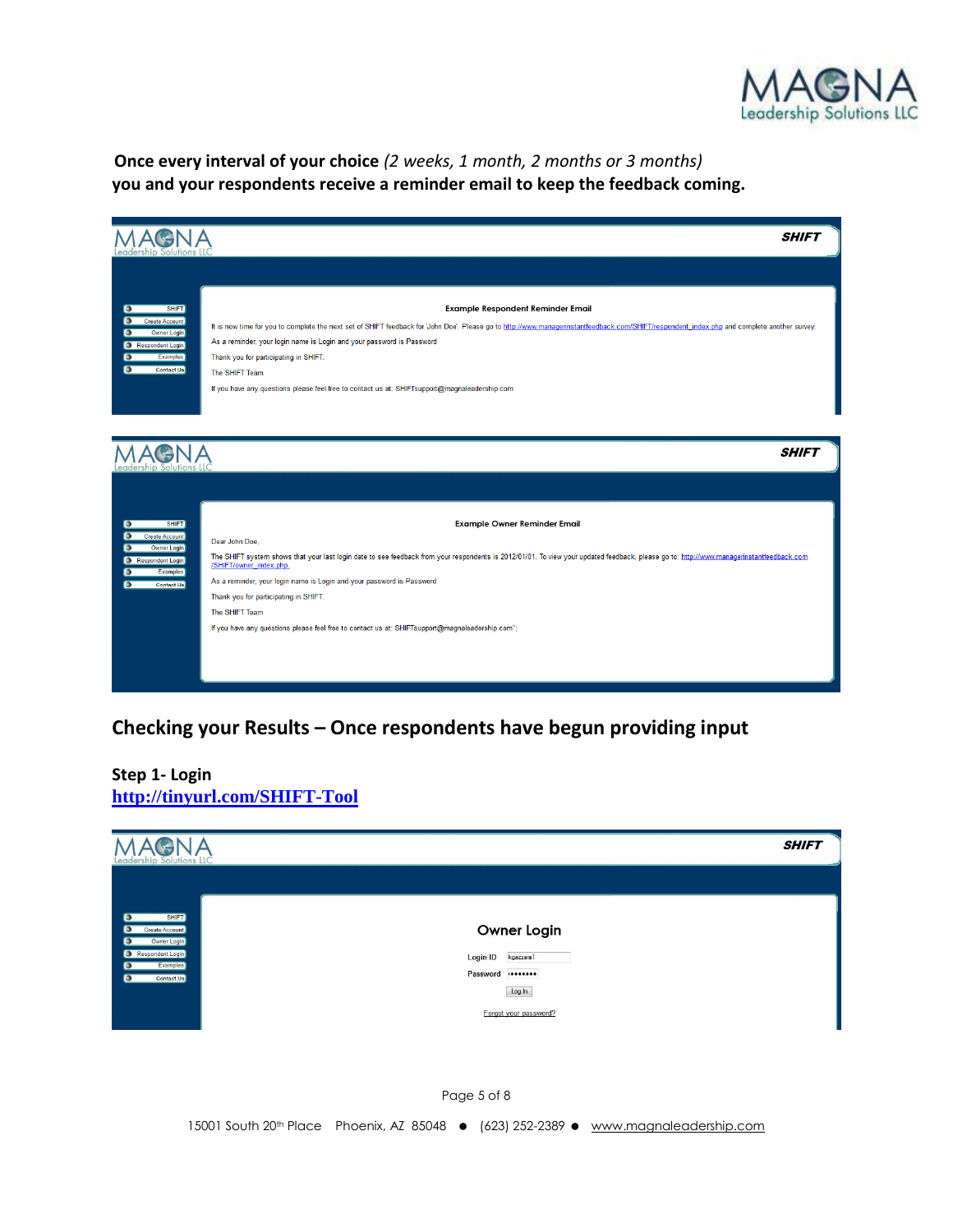

**Step 2** – **Click o**show Results on the lower left hand side of your screen.

**Step 3 - Choose the Date range you prefer (Biweekly suggested for first 2 months of viewing)**

| <b>SHIFT</b><br>Leadership Solutions LLC           |                                   |  |  |  |  |
|----------------------------------------------------|-----------------------------------|--|--|--|--|
|                                                    |                                   |  |  |  |  |
| <b>SHIFT</b><br>o<br>Create Account<br>Owner Login | <b>Choose Analysis Date Range</b> |  |  |  |  |
| Respondent Login<br><b>Examples</b><br>О           | Options                           |  |  |  |  |
| Contact Us<br>О<br>Manage Respondents              | <b>Siweekly</b><br><b>Monthly</b> |  |  |  |  |
| <b>Show Results</b><br>o<br>Sample Survey<br>o     | C Quarterly<br>◎ Yearly           |  |  |  |  |
| Manage Questions                                   | Specific Date Range               |  |  |  |  |
| Logout<br>О                                        | View Comments                     |  |  |  |  |
|                                                    | Show Data                         |  |  |  |  |

Page 6 of 8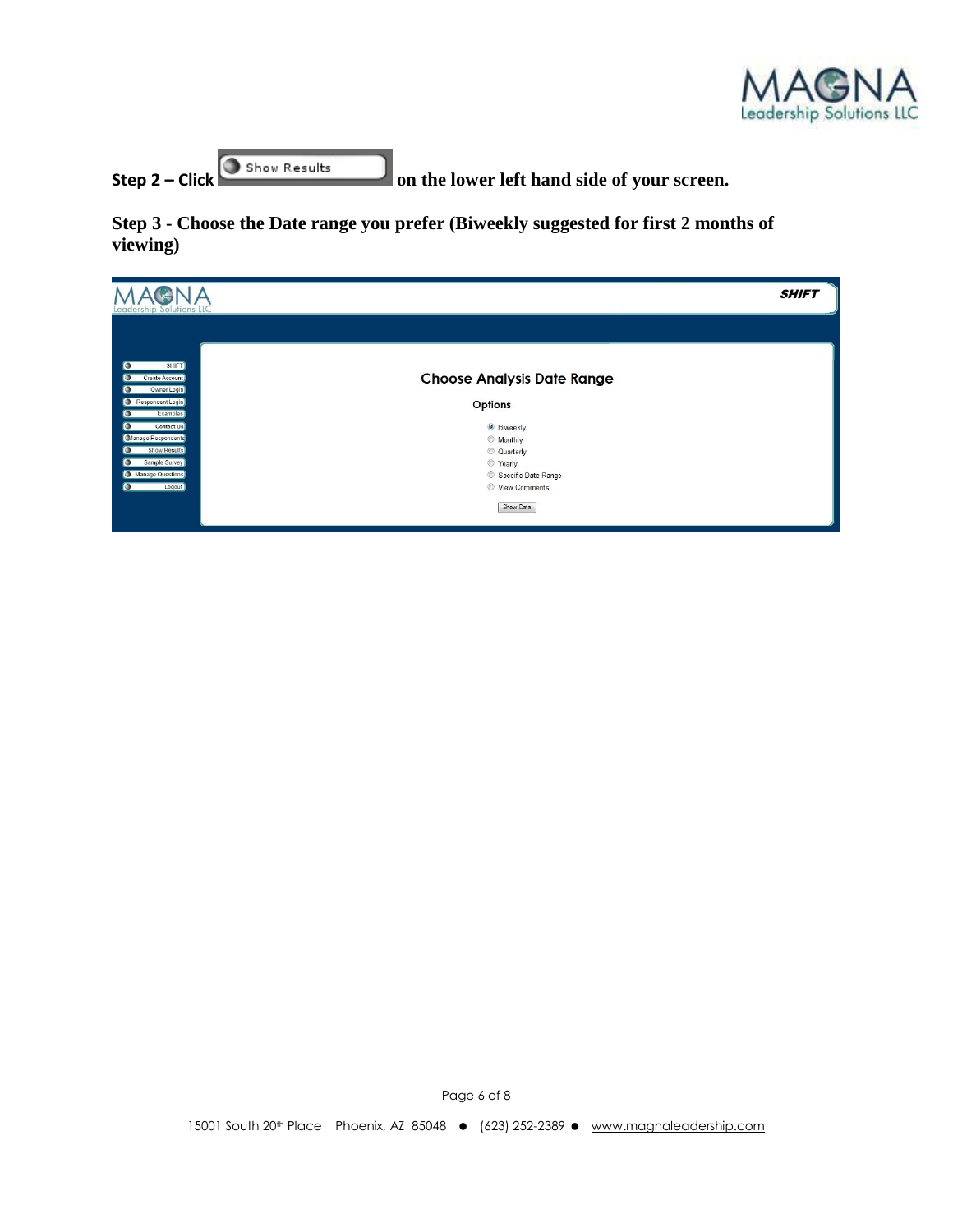



Page 7 of 8